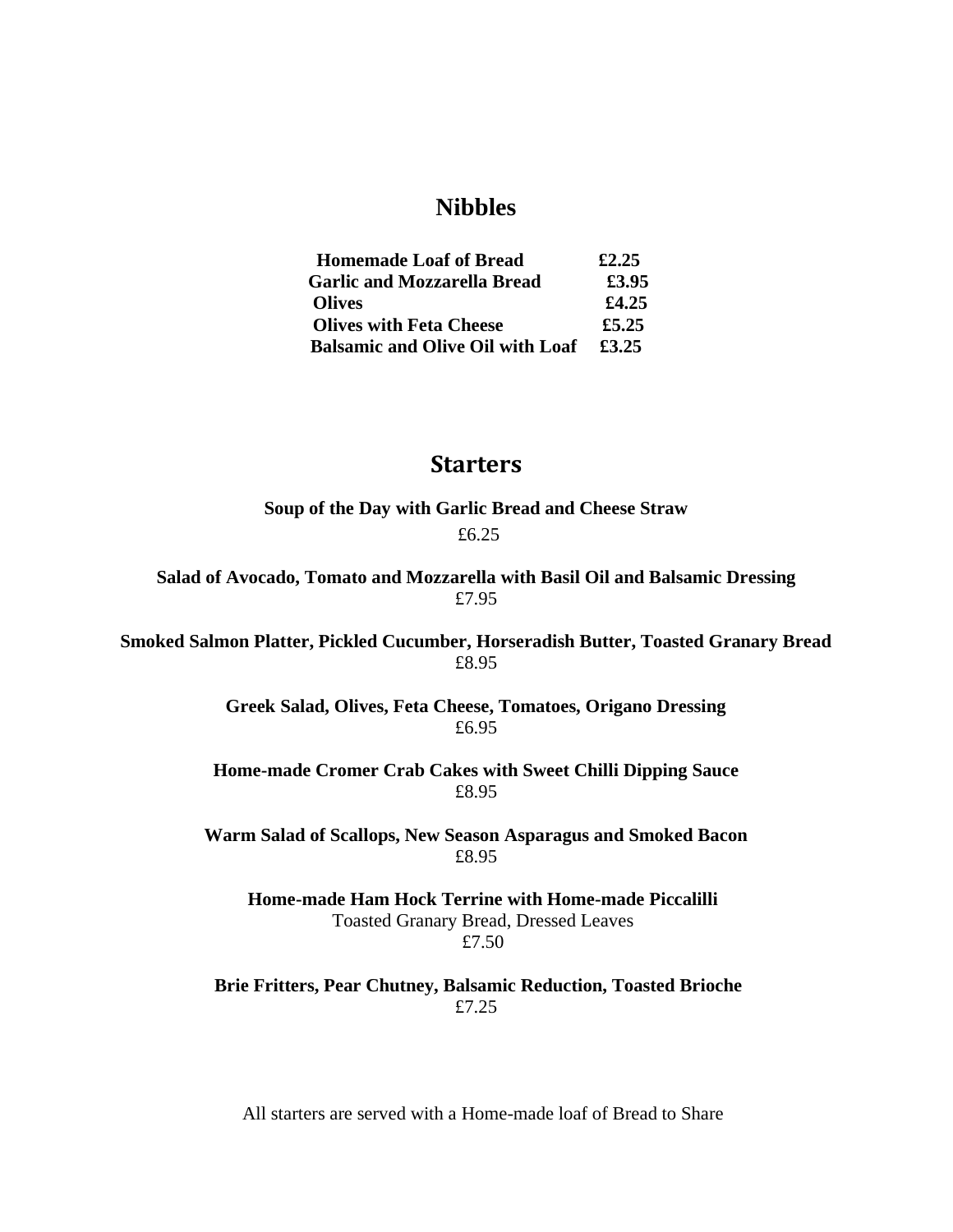### **Main Dishes**

#### **Grilled Sirloin Steak**

Supplied by Clarkes of Hevingham Hand Cut Chips, Grilled Tomato topped with Garlic Butter and Breadcrumbs, Crispy Onion Rings, Red Wine Sauce £28.95

### **Breast of Chicken with Crispy Bacon**

Fondant Potato, Stem Broccoli, Mushroom and Madeira Cream Sauce £18.95

**Pan Fried Calves Liver with Crispy Bacon, Crispy Onion Rings**

Creamy Mashed Potato, Buttered Cabbage, Red Wine Sauce £19.95

**Duo of Pork Crispy Belly and Tenderloin with a Cider Sauce**

Creamy Mashed Potato, Slow Cooked Carrots, Apple Compote, Celeriac Puree £19.95

# **Crispy Honeyed Duck Leg on Sticky Red Cabbage**

Sour Cherry Sauce, Orange and Watercress Salad, Dauphinoise Potatoes £23.95

#### **Side Dishes**

| Portion of Vegetables          | £3.95 | Loaf of Bread                    | £2.25 |
|--------------------------------|-------|----------------------------------|-------|
| Side Salad                     | £3.95 | Portion of Chips                 | £3.95 |
| Crispy Onion Rings             | £3.25 | Garlic and Mozzarella Bread      | £3.95 |
| Sautéed Mushrooms              | £3.25 | Olives                           | £4.25 |
| <b>Olives with Feta Cheese</b> | £5.25 | Balsamic and Olive Oil with Loaf | £3.25 |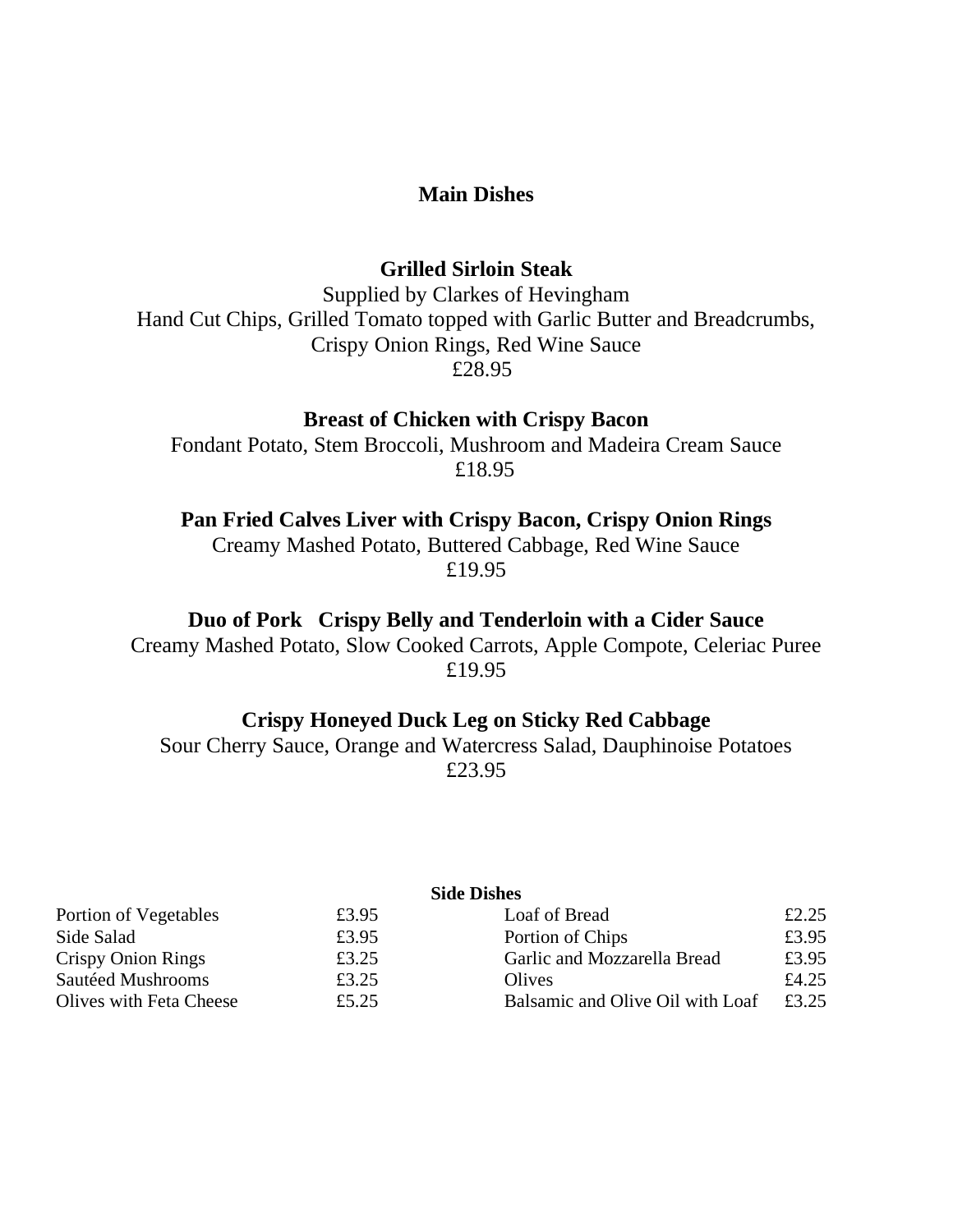**Pan Roast Fillet of Cod,** 

Topped with a Crust of Parmesan and Mediterranean Vegetables in a Tomato and Garlic Sauce New Potatoes, Stem Broccoli, Basil Oil £18.95

**Fillet of New Season Local Seabass, Lobster and Brandy Sauce**

Binham Blue Croquette Potatoes, Scallop Boudin, Ribbon Vegetables £21.95

**Fillet of Monkfish wrapped in Parma Ham**

Wild Mushroom and Garden Pea Risotto with a Cepe Mushroom Sauce £19.95

**Fillet of Salmon layered in all Butter Puff Pastry**

With Mushroom Duxelles and Baby Spinach New Season Maris Baird Potatoes, Herb Butter Sauce £19.95

**Arancini, Parmesan Risotto Balls**

Baby Spinach, Stem Broccoli, Tomato Fondue, Parmesan Shavings £15.95

**Potato Rosti Stack layered with Ratatouille, Baby Spinach**

Salad Leaves and Basil Oil Dressing £15.95

All of our dishes are freshly prepared and therefore can take up to 20 minutes to prepare and cook. We ask you to be patient with us when we are busy

Please be aware that some dishes may contain bones